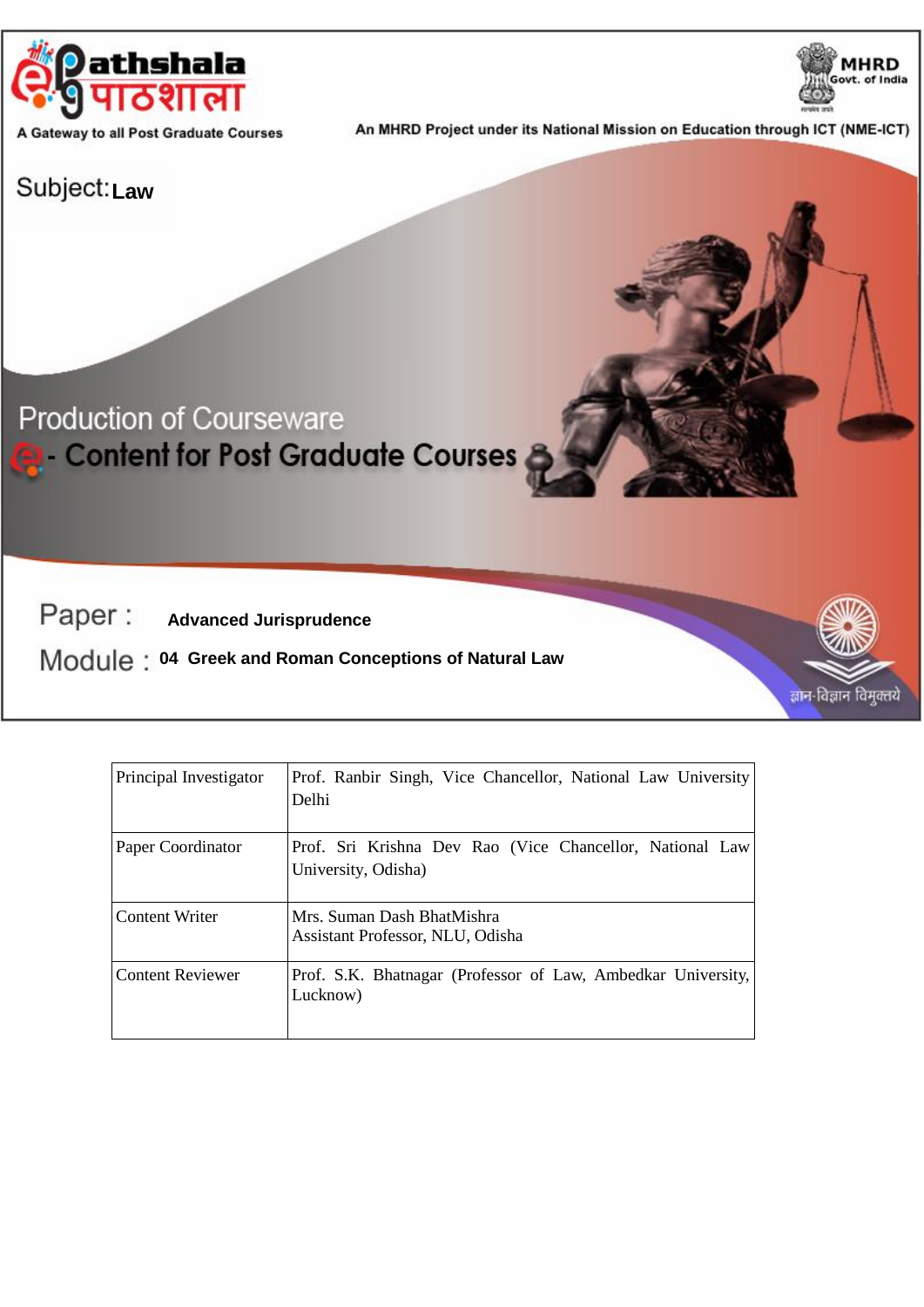





# **Quadrant I: Description of the Module**

## *Title: Greek and Roman Conceptions of Natural Law*

| <b>Description of Module</b> |                                                                                              |
|------------------------------|----------------------------------------------------------------------------------------------|
| <b>Subject Name</b>          | Law                                                                                          |
| Paper Name                   | Advanced Jurisprudence                                                                       |
| Module Name/Title            | Greek and Roman Conceptions of Natural Law                                                   |
| Module Id                    | Module 04                                                                                    |
| Pre-requisites               | A general understanding of evolution in the<br>philosophy of Law is necessary                |
| Objectives                   | To acquaint students with the evolution, history                                             |
|                              | and development of Natural Law in ancient                                                    |
|                              | Greece and Rome                                                                              |
|                              | To expose them to the philosophy of prominent<br>Greek/Roman scholars and schools of thought |
|                              | To inform them of the contribution of significant<br>scholars to the field of Modern Law     |
| Key Words                    | Natural Law, Sophist, Rationalist, Stoics, Jus<br>civile, Jus gentium, Realism, Jus naturale |

#### **Quadrant II: E-text**

#### **Introduction:**

Modern conceptions of Law and Justice owe a lot to the ancient philosophers of Greece and Rome in content and approach. Modern notions of equality, equal application of laws, human rights and sovereignty are incomplete without an understanding of Natural Law, which is inherent in all laws and is the litmus test for determining the legitimacy of every law. Natural Law is ubiquitous and is applicable to all without distinctions of caste, creed, gender, geography and other such parameters. An understanding of the evolution of natural law is necessary to study the growth of Law as it exists today, across civilisations and cultures and the only way to do so is to begin with the origins of Natural Law in early Greek and Roman societies.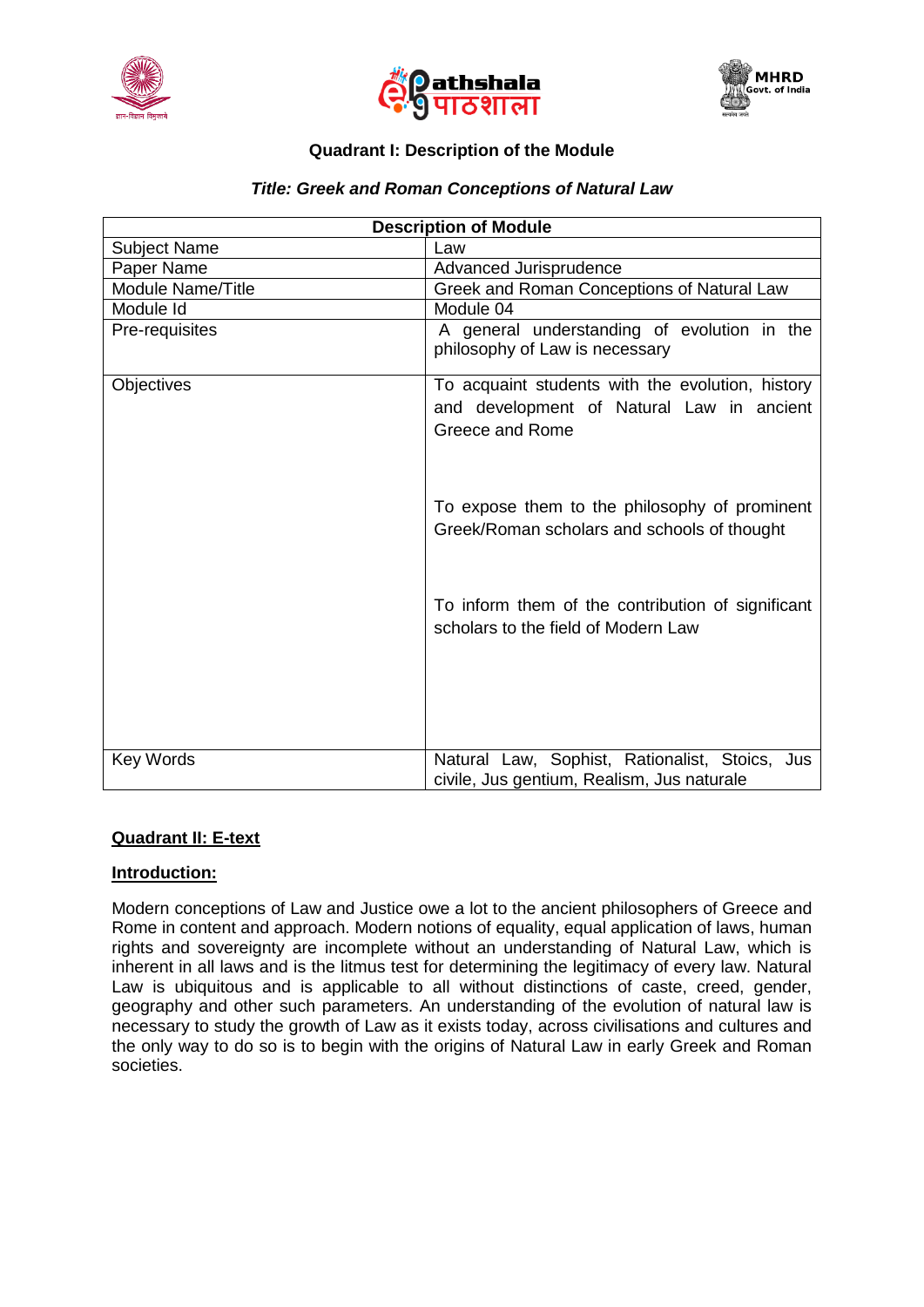





### *Greeks and their Conception of Natural Law:*

Greeks were the earliest to have a conception of Natural Law principles. <sup>1</sup> That there exist universal principles which govern the cosmos and are applicable to all human beings without discrimination was discerned by the Greeks in their philosophical pursuits concerning social norms, human society and moral values. <sup>2</sup> They were also the first among peoples all over the world to shape law as an entity distinct and separate from mere blind faith or a set of religious rites.<sup>3</sup> Their theories of law and justice underwent a long and arduous journey- a journey that has best been described in the words of W. Friedmann as a 'search for absolute values'.<sup>4</sup> The very first contours of Natural Law were drawn, in and around the 5<sup>th</sup> century B.C., by an enlightened group of Greek philosophers- the Sophists, who conceived of Nature as not just a substance but a relation, an order of things.<sup>5</sup> The era of Sophists was followed by Stoics, who gave a completely different dimension to the idea of Natural Law.

#### *Evolution of Principles of Natural Law among the Sophists:*

The fifth century B.C. witnessed a massive transformation in Greek philosophy, with the emphasis of Greek philosophers shifting from ancient, traditional values. The phenomenal rise of the Sophists, who identified Law as a purely human invention born out of necessity, detached from metaphysics and alterable at will, was witnessed in this era. <sup>6</sup> This rationalisation of Law and Justice was triggered by the prevalent social circumstances of Greece which witnessed frequent changes in the laws in the city states of the democratic republic.

The Sophists questioned the reasons behind such frequent changes in laws and while pondering over their validity arrived at the conclusion that natural law is different from and opposed to, written law.<sup>7</sup> For instance, Sophocles, in his magnum opus, Antigone, states that natural or divine law is wise while written law is arbitrary.<sup>8</sup> One of the chief proponents of Sophism, Heraclitus conceived of Nature as a rhythm of events.<sup>9</sup> For the first time, Nature was identified as a concept beyond matter or substance and was seen as an entity which is a relation, an order of things.<sup>10</sup> This realisation of Nature as an existing superior entity, lent strength to the idea of Natural justice which, according to the Sophists, was a body of permanent, unchangeable, non-negotiable rules which were never arbitrary and always applicable equally to all human beings.

The Sophist philosopher Callicles, also propagated the idea of natural justice in similar lines. The principle of "right of the strong" was stressed by him.<sup>11</sup> He proclaimed that in nature, the strong prevail over the weak but human laws are designed to protect the weak and bring about equality among all human beings, which in essence is against the fundamental law of Nature. This is because in nature, inequality has been created by giving different measures of strength to every member of the human and animal species and in both societies the law

1

<sup>1</sup> M.D.A. Freeman, *Lloyd's Introduction to Jurisprudence* (Sweet and Maxwell 2007 )97 2 Ibid.

<sup>3</sup> W. Friedmann , *Legal Theory* (Fifth Edition, Universal Law Publishing Co. 2008) 98

<sup>4</sup> ibid

<sup>5</sup> ibid.

<sup>6</sup> Edgar Bodenheimer, *Jurisprudence The Philosophy and Method of the Law* (Sixth Indian Reprint Universal Law Publishing Co. Ltd. 2009) 43

<sup>7</sup> Friedmann (n3) 98

<sup>8</sup> Sushila Ramaswamy, *Political Theory: Ideas and Concepts* (Fifth Reprint Macmillan India Ltd. 2008) 285-89 <sup>9</sup> ibid

 $10$  ibid

 $11$  ibid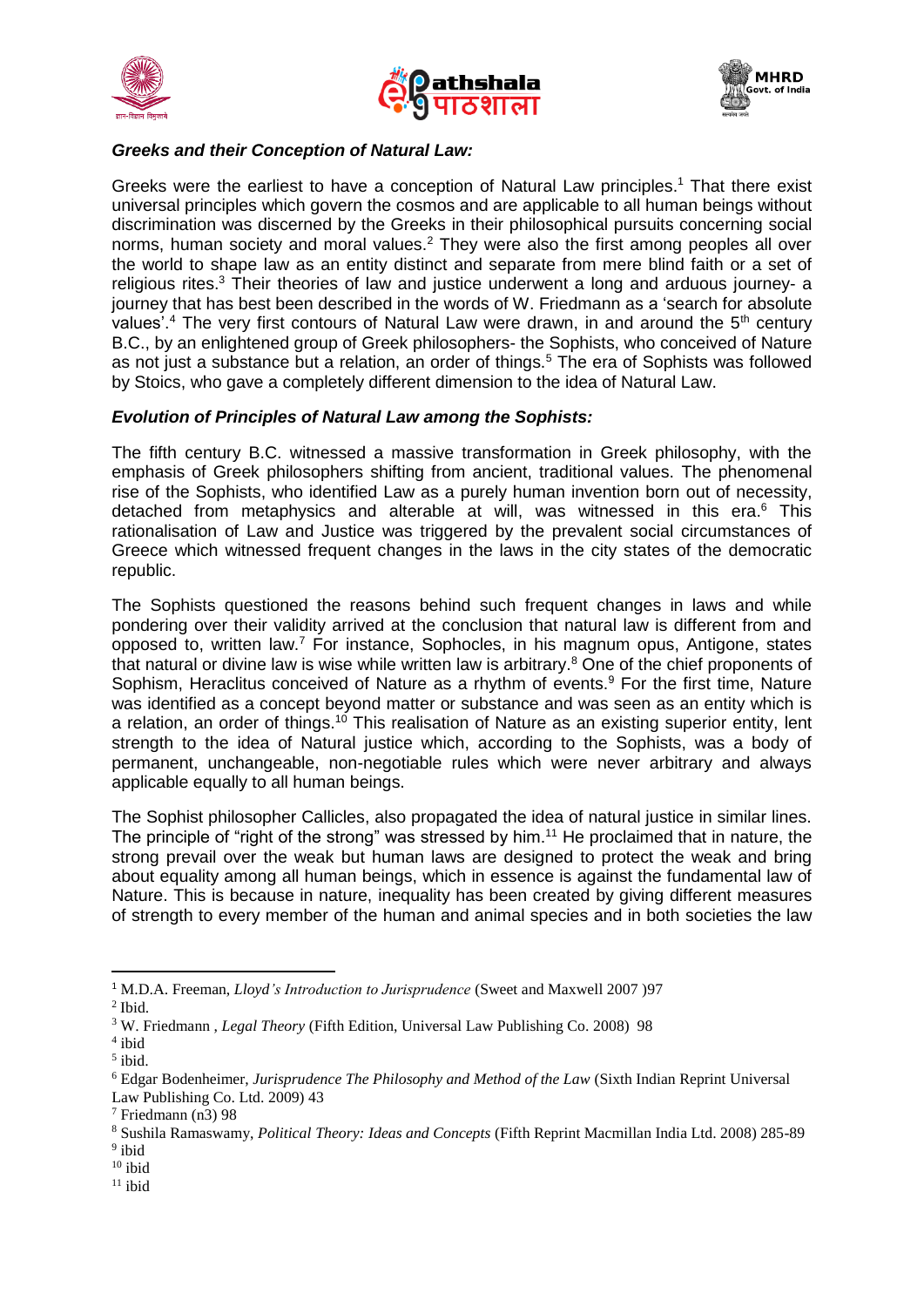





of nature proclaims that the strong should prevail over the weak.<sup>12</sup> Similarly, Thrasymachus emphasised that Law was a weapon created by the strong and the mighty to promote their own advantage.<sup>13</sup> He further emphasised that the path of injustice is much more rewarding than the path of justice and it pays to act unjustly, if one can get away with it.<sup>14</sup>

# *Plato's Contribution to the Theory of Natural Law:*

The rise of Socrates is perhaps the most interesting chapter in Greek philosophy. Socrates, along with Plato, was able to spread the idea that the notion of Justice was miscalculated by Thrasymachus and other early Sophist thinkers. He also argued that such notions of Law and Justice would endanger the moral fabric of society and create more chaos than harmony, more insecurity than security, thus causing social degeneration from within and without. Plato based his philosophy on the teachings of Socrates. His ideas of Law and Justice revolved around his fundamental belief in the innate inequality of human beings. Plato opined that Nature has endowed human beings with varying degrees of capacity.<sup>15</sup> On this premise, he justified the creation and continuity of a Class system in society based on division of Labour. <sup>16</sup> According to him, the objective of human life was to deliver the specific functions which a human being was expected to discharge as per his capacity.<sup>17</sup> Justice, according to him, was to keep to one's work without interfering with that of others. Thus, Plato divided men into four sections: Gold, Silver, Copper and Iron.

The first class of people was supposed to be the ruling class whereas the second class was concerned with defence or military activities. People belonging to the first two classes were required to shun all indulgences of private life including the right to create a family and acquire private property.<sup>18</sup> In the first two classes, union of men and women was required to be temporary as the focus of these classes was to protect the State and discharge functions that would serve public good. On the other hand, the last two classes, i.e. Iron and Copper were supposed to be the producing class. Together, they constituted the largest class of the society and were permitted to form families and maintain private property<sup>19</sup>. Further, Plato's philosophy is characterised by a strong dislike for Law. In "The Republic", Plato advocates that justice should be administered without law as according to him, Law is a body of abstract and simple principles, not suitable for application to complex situations of life.<sup>20</sup> It is on this ground that Plato preferred the administration of justice by a wise man trained in kingship to the authority of Law.

#### *Aristotle's Idea of Natural Law:*

Like his predecessors, Plato's pupil, Aristotle also made a significant contribution to the domain of Natural Law. However, unlike Plato, Aristotle's perception of the Law was based on a deep and pragmatic understanding of human nature. Aristotle believed that Plato's conception of justice demanded exceptional nobility from individuals which was the very antithesis of average human nature.<sup>21</sup> He conceived of man as a part of nature, as an animal endowed with one strikingly unique feature: Rationality. Man according to Aristotle, was the

**<sup>.</sup>**  $12$  ibid

<sup>13</sup> Julius Stone*, Human Law and Human Justice*(Universal Law Publishing Co. 2008) 11-15

 $14$  ibid.

<sup>15</sup> G.W. Paton, *A Textbook of Jurisprudence* (Oxford University Press 2007) 99-119

<sup>16</sup> ibid.

 $17$  ibid.

<sup>18</sup> David Boucher and Paul Kelly, *Political Thinkers from Socrates to the Present,*(Oxford University Press) 29- 42

<sup>19</sup> Brian R. Nelson, *Western Political Thought* (Pearson Education 2006) 51-68

 $20$  ibid

 $21$  ibid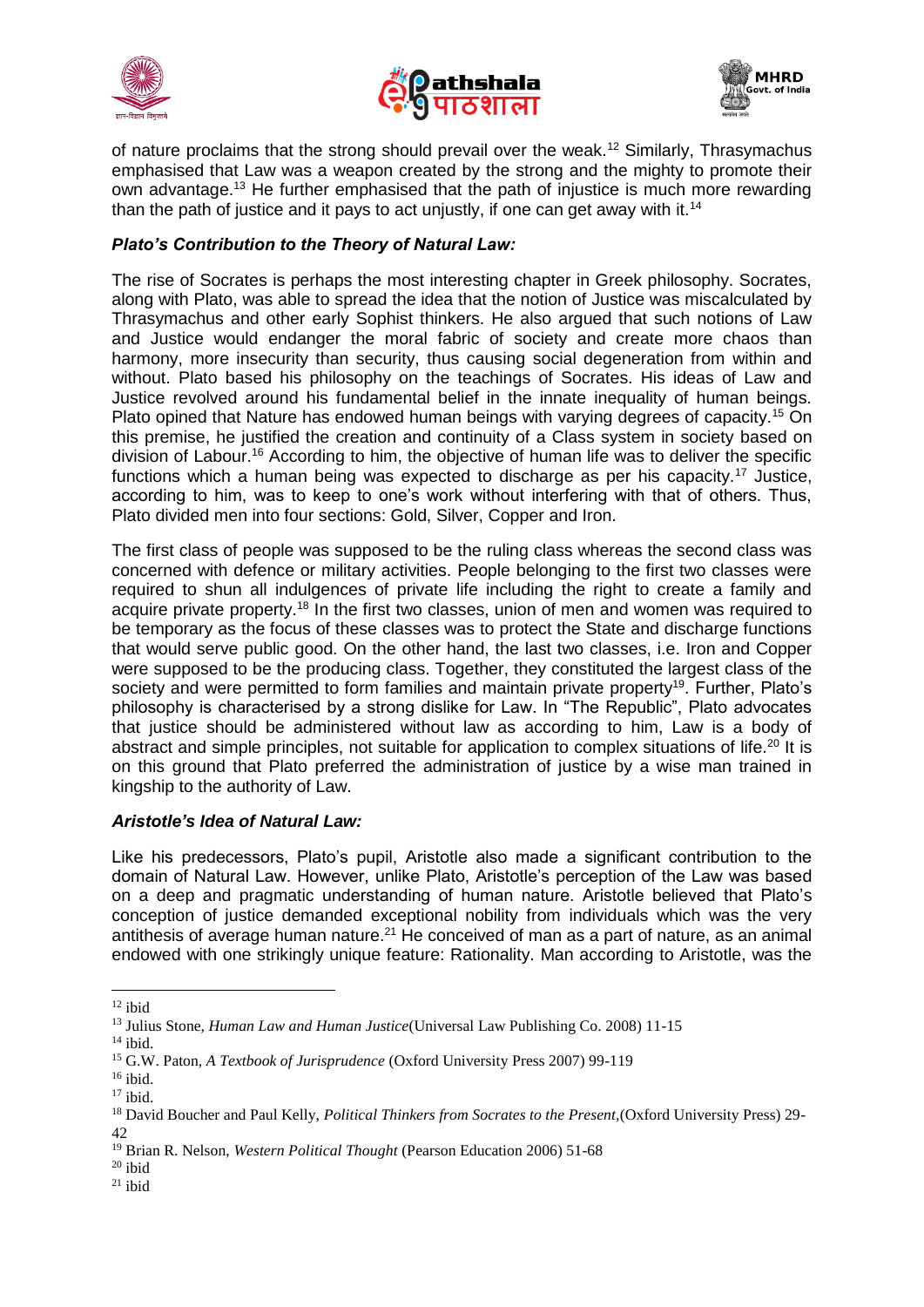





best of animals when he was controlled by law, but his segregation from laws, made him the worst of all beings in nature.<sup>22</sup> He opined that it is the Law which must be treated as supreme and not individuals since no human being is above the pollution of vices that come with untrammelled power and pride. Aristotle identified Natural Justice as a body of those principles which could not be altered and had the same validity everywhere. The legitimacy of these principles did not depend on their acceptance or non-acceptance by any segment of society or individuals. In contrast to this, Aristotle also evolved the conception of Conventional Justice which was capable of variations and alterations. As one can see, Aristotle marked the beginning of a significant qualitative change in the content of Greek philosophy: a change from Idealism to Realism, from abstraction to concreteness, from radical arguments to a state of balance in the idea of Law and Justice.

### **Fundamental principles of noted Sophist Scholars:**



# *Rise of the Stoics and their Idea of the Law of Nature:*

Aristotle's conception of Law and his emphasis on Man's Reason in the "Logic" shaped the Stoic's philosophy of Justice. The Stoic school of thought was led by Zeno.<sup>23</sup> Zeno and his

**<sup>.</sup>**  $22$  ibid

<sup>23</sup> <http://www.thenagain.info/WebChron/WestCiv/Stoicism.html> accessed 13 November 2014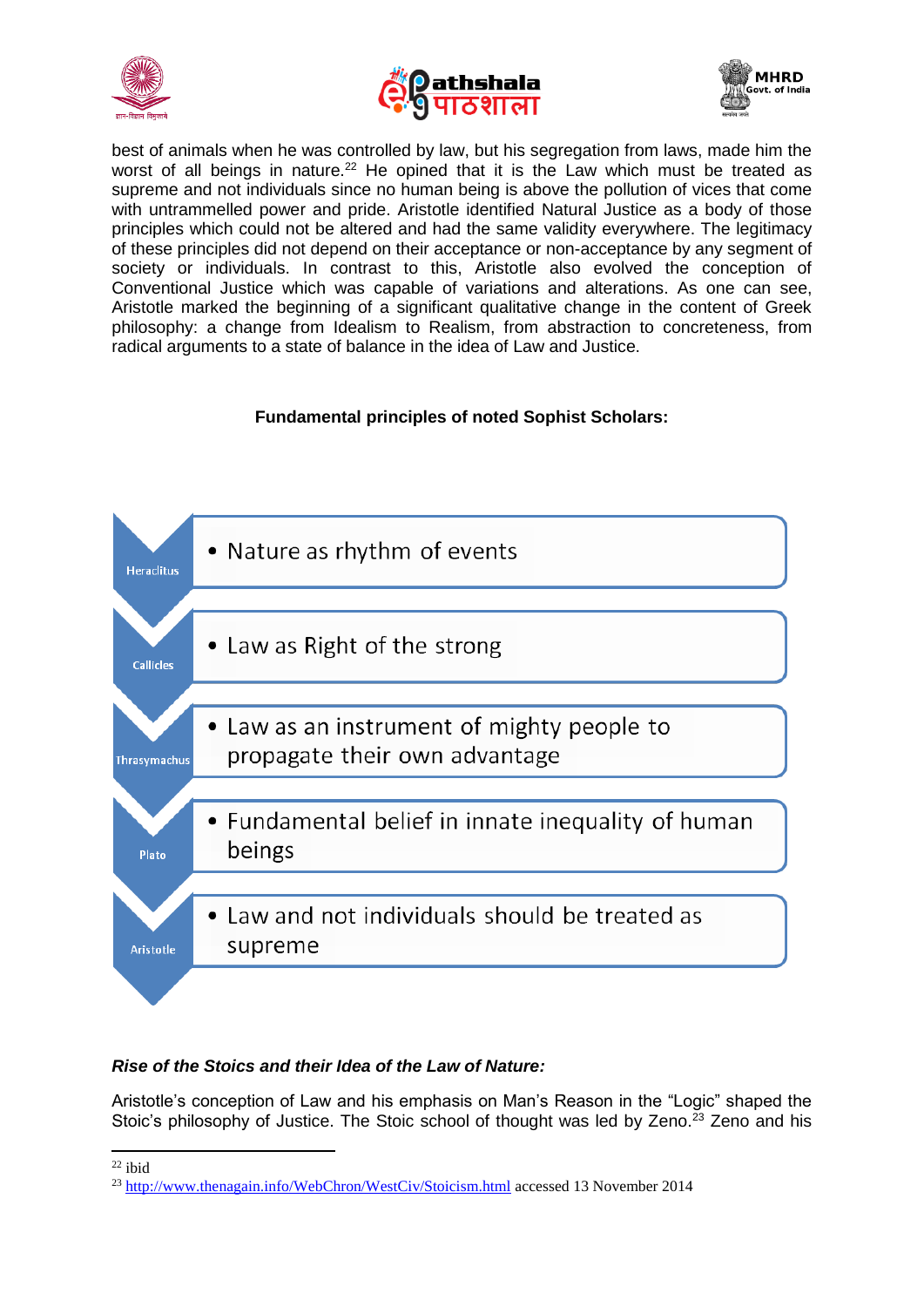





followers were pantheists who identified Nature with God. According to them, Law could be conceived only with Nature at the centre. Stoics advocated for unity of all human beings and believed that law prevails in Human Reason. According to them, all human beings are equal and laws therefore, are applicable to all equally. They propagated a cosmopolitan philosophy where distinctions between all city-states would pale into oblivion. The Stoics built their philosophy on the premise that Natural Laws have universal validity and are not capable of change in any part of the world.



# **Peculiarity of Roman Legal System**

After the Greeks, it was the turn of Romans to inquire into the domain of Nature, Law and Justice. They were inspired heavily by the Greeks, particularly the philosophy of the Stoics and attempted to give shape to the hitherto abstract forms of Law and Justice.

In order to appreciate the positioning of natural law in ancient Rome, we need to distinguish with clarity amongst three simultaneous concepts in vogue in the Roman Legal System. The first one is *jus civile* which refers to the Civil law of Rome. It was meant for the citizens of Rome alone and was not applied to non-citizens. *Jus gentium* referred to a body of principles applied to non-citizens. It reflected the common principles found across legal systems. *Jus naturale* refers literally to natural law though it carried different connotations in the writing of different philosophers.

### *Jus civile*

As stated above, it referred to the civil law of Rome applied specifically and categorically to Roman citizens. It was the positive law of the land enacted by the legislative authority.<sup>24</sup>

# *Jus gentium*

**<sup>.</sup>** <sup>24</sup> Gaius in *Institutes Bodenheimer 15;* "For whatever law any people has established for itself is peculiar to that State and is called the *jus civile,* as being particular law of that state."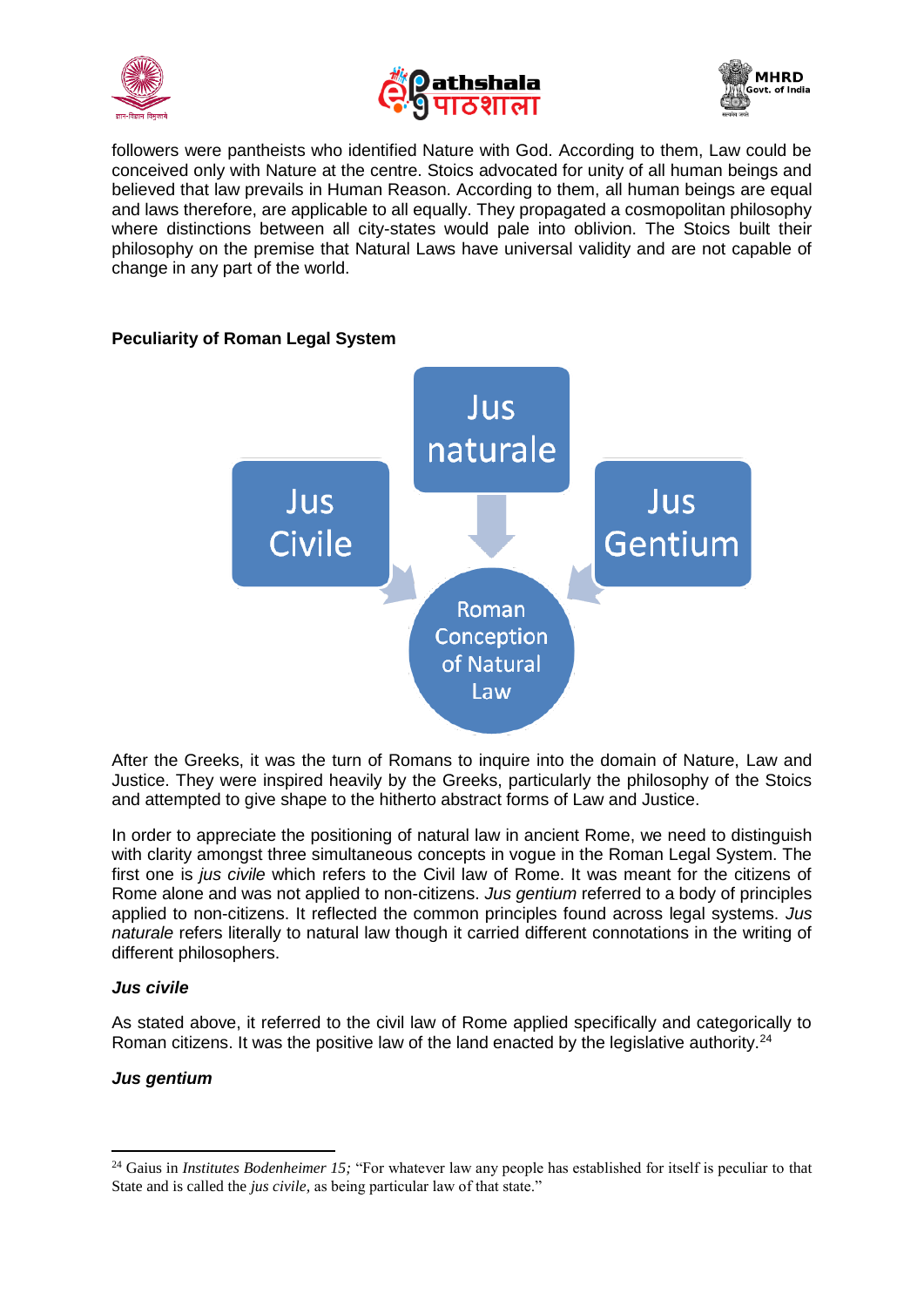





The Roman empire was vast and consisted of a heterogeneous population. *Jus Civile,* or the Civil Law, was applicable to Roman citizens. However, the Roman empire consisted of a huge number of non-Roman people who were used to their own set of customs, rules and practices. The judicial magistrates administering the law found it unfeasible to apply the Roman civil law to the people from foreign lands.<sup>25</sup> The very conception of *jus civile* was state specific and thus was not considered a proper law to be applied to those who were not citizens of the state. They also found it beyond them to apply the foreign law of the parties in cases before them.<sup>26</sup> This necessitated the development of rules which could be uniformly applied to this diverse population in similar factual contexts.

Though the magistrates could not apply the foreign laws directly, they utilised the content of these various foreign laws to decipher some common principles and unify the application of rules across the variety of population living in Rome.<sup>27</sup> The process of creating these general principles was more inductive than deductive.<sup>28</sup> The magistrates progressed from various individual cases to general principles.<sup>29</sup> This body of principles came to be known as *jus gentium* or "law of the nations".

It has to be seen here that evolution of *jus gentium* Roman Empire can be traced back more to the peculiarities of the Roman legal system than to a clear philosophical proposition. The legal system of Roman empire, in terms of its functioning has often been compared to the later English system.<sup>30</sup> It was not a system based on well debated philosophies or abstract theories. The legal principles which came to prevail were not deduced from general principles of law. The process was primarily inductive in nature. The general principles evolved out of particular applications of logic and reason in individual cases. The legal system responded to the needs of actual cases and over a course of time, a collective of such recorded applications of rules emerged as a generalised principles of law.

This body of general principles was not perceived as a higher body of principles. It was more in the nature of common principles prevalent in the laws and usages of different communities which reflected a sense of right common to all.<sup>31</sup> Gaius dissects the nature of *jus gentium* as one informed with the natural reason common in all men.<sup>32</sup>

#### *Jus naturale*

1

<sup>&</sup>lt;sup>25</sup> Friedmann 101; "The ancient idea of citizenship made it impossible to apply Roman civil law to foreigners."

<sup>&</sup>lt;sup>26</sup> Friedmann 101; "Nor could Roman magistrates apply foreign law as such."

<sup>&</sup>lt;sup>27</sup> Friedmann 101; "… they could take, from the material supplied by foreign laws and customs, those which appeared capable of general application, such as maritime and other commercial usages, greatly developed among the seafaring people on the Mediterranean, and they could mould them into general principles."

<sup>&</sup>lt;sup>28</sup> Bodenheimer 16; "Whenever a particular rule or usage was observed by the Romans to be practiced by a large number of other nations, it was incorporated into the *jus gentium.*"

<sup>&</sup>lt;sup>29</sup> Friedmann 101; "Roman magistrates developed these general principles of justice and reason empirically from case to case, not by deduction from a general idea."

<sup>&</sup>lt;sup>30</sup> Friedmann 102; "Roman legal development, as later English legal development, was a gradual adaptation to new needs and the infiltration of new ideas through practical experiment. The development occurred through the judicial process."

<sup>31</sup> Friedmann 101; "What they created was not directly a body of natural law principles, but the *jus gentium* as the embodiment of the law and usages observed among different peoples, and representing general good sense."

<sup>&</sup>lt;sup>32</sup> Gaius in *Institutes Bodenheimer 15*; "All nations who are ruled by law and customs make use partly of their own law and, partly of that which is common to all men. …. But whatever natural reason has established among all men is equally observed by all mankind, and is called *jus gentium*, because it is the law which all nations employ."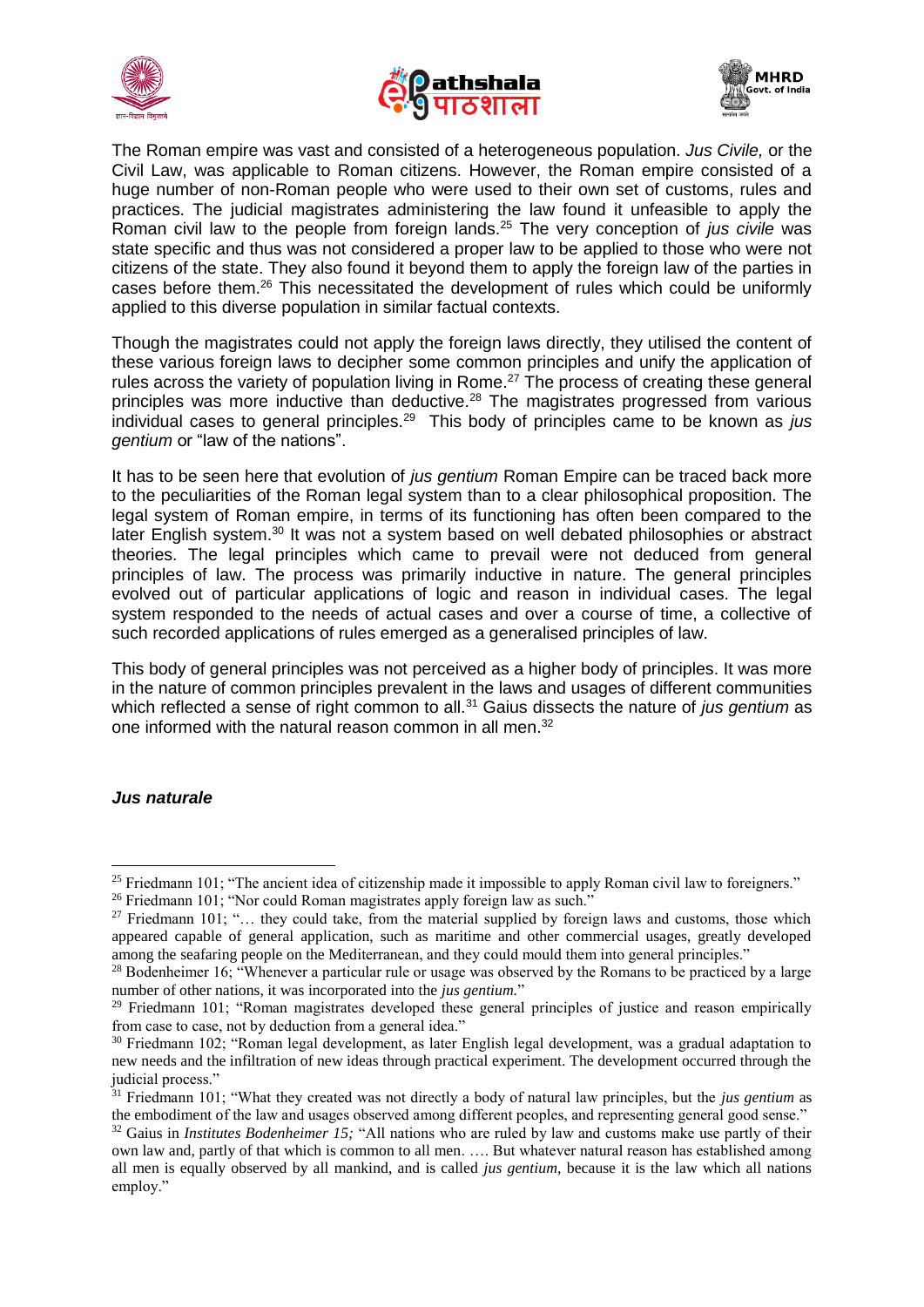





The term 'natural law' or *just naturale* has in the context of the Roman legal system has to be understood in two perspectives. One was in the sense of a higher order of principles providing a validating yardstick for the positive law made by men. The most vocal expression of this perspective can be seen in the works of Cicero. In the other sense, which is used by many Roman jurists, it reflected not a universal law of higher order, but a reasonable proposition oriented towards the solution of a given case.<sup>33</sup> In its later sense, natural law represented a prima facie reasonable proposition rather than an enlightened rationality.<sup>34</sup>

#### **Cicero (106-43 B.C.)**

The most prominent of Roman scholars whose work contributed to the idea of natural law was Cicero. Like the Stoic philosophers, Cicero considered the faculty of reason as the fulcrum of the universe.<sup>35</sup>

He identified True Law as reason in conformity with nature. He contended it to be of universal application and of immutable character. The nature of this law was to be beyond the confines of countries and societies. $36$  He invested law with the force of nature as designed by divine dispensation. This element of reason, present in intelligent men<sup>37</sup> was the parameter for the justness of an act.<sup>38</sup> The faculty of reason in every man ensures that a sense of justice is inherent in human nature.<sup>39</sup> He was categorical in his view that natural law presented us with a yardstick to judge the validity of positive law enacted by any ruler, however legitimate.<sup>40</sup>

#### **Evolution Through Natural Law**

1

The Roman philosophers are usually not credited with any original principle or philosophy of natural law developed by them. Even much of what Cicero says is only a reaffirmation of principles developed in Stoic philosophy. The greatest contribution of the Roman lies in the gradual implementation of natural law principles<sup>41</sup> into the *jus civile* and *jus gentium* through

<sup>33</sup> Bodenheimer 15; "Although the legal texts of the classical epoch abound with references to *jus naturale naturalis ratio and natura rerum,* the "natural law" envisaged in these texts is usually not the universal and supratemporal law discussed by Cicero, but rather represents a proposed solution of a case which is in accord with the expected conduct of men in Roman society or with the inherent justice of a particular factual situation." <sup>34</sup> Bodenheimer 15; citing Ernst Levy; "Natural was to them not only what followed from physical qualities of men or things, but also what, within the framework of the legal system, seemed to square with a normal and

reasonable order of human interests and, for this reason, need not be in need of any further evidence." <sup>35</sup> Bodenheimer 13; "Cicero (106-43 B.C.) the great Roman lawyer and statesman, was strongly influenced by the ideas of the Stoic philosophers. Like them, he was inclined to identify nature and reason and to assume that reason was the dominating force in the universe."

<sup>36</sup> Cicero, De Re Publica, Bodenheimer 14; "And there will not be different laws at Rome and at Athens, or different laws now and in the future, but one eternal and unchangeable law will be valid for all nations and at all times and there will be one master and ruler, that is God, over us all, for he is the author of this law, its promulgator, and its enforcing judge."

 $37$  Bodenheimer 14; "To Cicero, the sense of justice, though capable of growth and refinement, was a universal possession of all reasonable men."

<sup>&</sup>lt;sup>38</sup> Bodenheimer 14; "In ascribing "natural force" to the law, Cicero made it clear that the mind and reason of the intelligent man was the standard by which justice and injustice were to be measured."

<sup>39</sup> Bodenheimer 14; "Justice is therefore inherent in nature (understood as human nature)…"

<sup>40</sup> Friedmann 102; "Was *jus natural* for the Romans a higher law by which the validity of positive law was measured? For Cicero, it emphatically has that function. Friedmann cites Cicero---- ; "It is not allowable to alter this law nor deviate from it, nor can it be abrogated. Nor can we be released from this law, either by the Senate or by the people."

<sup>&</sup>lt;sup>41</sup> Friedmann 102; "At no other time has the ideal of natural law exercised as creative and constructive an influence."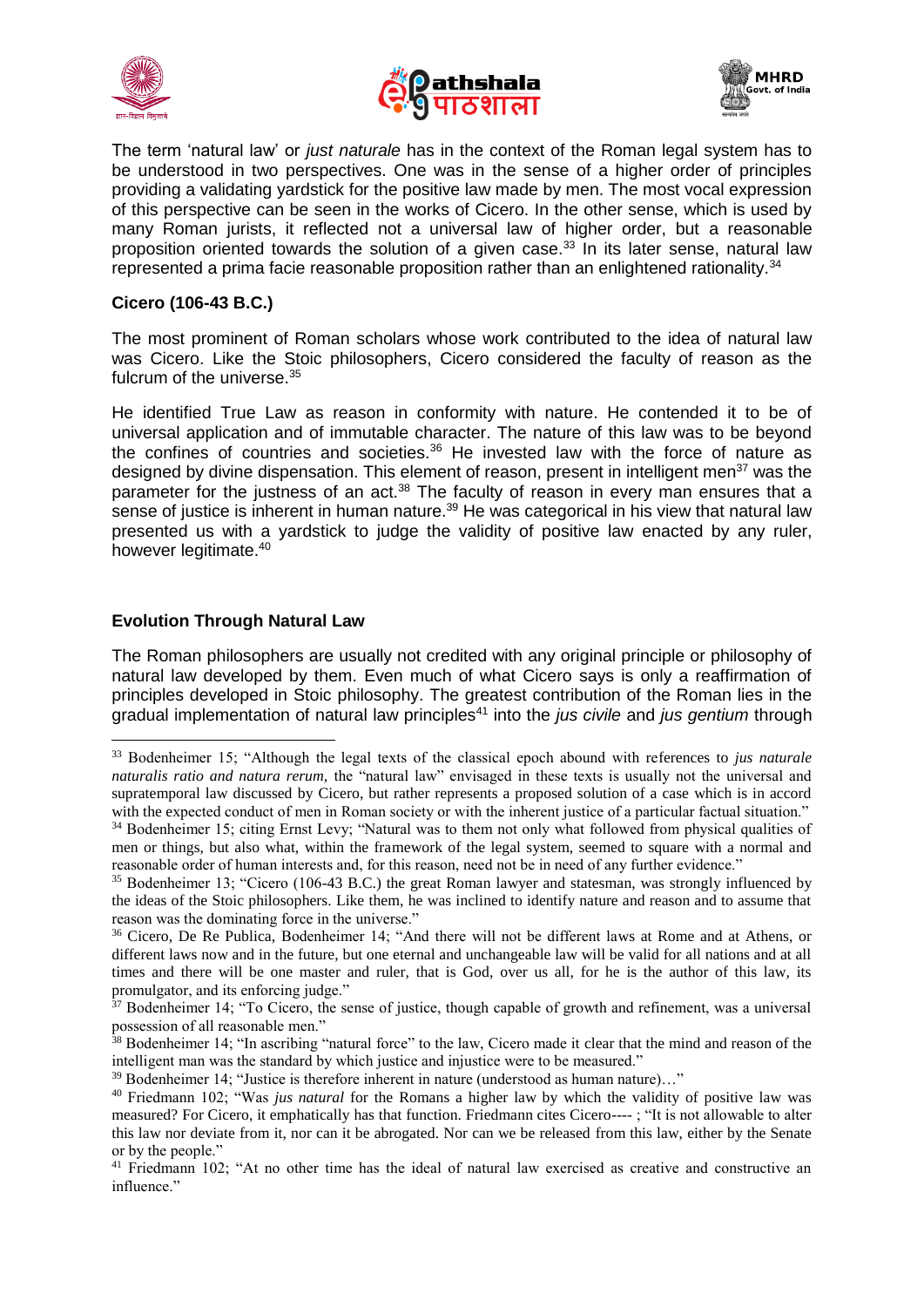





sustained creativity.<sup>42</sup> More than *jus civile,* reformations in relation to which took much longer time, various principles of natural law manifested themselves through the instrumentality of *jus gentium.<sup>43</sup>* There was no separate sphere of law recognised as *jus naturale* but the principles of *jus naturale* as recognised under the Stoic philosophy found expression in the shaping and moulding of *jus gentium.<sup>44</sup>*

As has been noted earlier, the Roman legal system thrived not on philosophical inclinations but on the basis of requirements in actual individual cases as they emerged. Thus, apart from Cicero, not many indulged in the philosophical debate as to the requirement of *jus civile*  or *jus gentium* to conform to a higher order of *jus naturale.<sup>45</sup>* The legal system evolved through sustained and vigorous application of natural law doctrines in individual cases, not through a philosophical dialogue on the supremacy of natural law.<sup>46</sup>

Impact of this application of natural law principles to reshape the value orientation of law can be seen in several areas like the amelioration of slaves and the reformulation of family relations.<sup>47</sup> The principle of equality as a fundamental Stoic philosophy has significant impact on the adaption of positive law to propositions which were more harmonious to such a principle.<sup>48</sup> This can be seen in successive reforms which were directed at providing more humane legal conditions to slaves.<sup>49</sup> A similar evolution can also be seen in the progressive improvement in the legal position of wives vis-à-vis their husbands. From being under absolute and complete control of their husbands and having no proper claims or rights against the husbands, the wives acquired a progressive status of independence over a course of time.<sup>50</sup> Similar trends, though much more gradual and tedious in terms of the transformation, can be seen in the contours of legal relations between a father and his children. The extent of control at one point of time extended to the right of a father to force his grown up sons/daughters to divorce their spouse. Such autocratic and absolutist elements of control were gradually decimated through constant infusion of humanitarian principles based on equality of human beings.

### **Difference between Greek and Roman Schools of Thought: Concluding Remarks**

It is interesting to note that a very strong difference prevailed between the Greek and Roman schools of Natural Law. Although both of them believed in the existence of universal principles, the Greeks believed in the existence of an absolute ideal. Their idealism pervades

1

<sup>42</sup> Friedmann 102; "Natural Law, apart from transforming the old *jus civile,* now created the basis on which Roman and foreign people could live together under a common rule of law."

<sup>43</sup> Friedmann 101; "Gradually, not only the sphere of application, but the meaning of *jus gentium* widened."

<sup>44</sup> Friedmann 102; "After the *jus naturale* has exercised its creative function through the agency of *jus gentium* it became expect when, at a later period, Stoic philosophy was received by a civilized and disillusioned generation which dictators had ousted from politics, and which found its refuge is philosophy."

<sup>45</sup> Bodenheimer 15; "Many of the famous Roman jurists of the classical epoch of Roman Law (which lasted from the first century B.C. to the middle of the third century A.D.) were likewise under the influence of the Stoic philosophy. However, the work of these men was largely of a practical nature, and they had little occasion to engage in abstract theoretical discussion about the nature of law and justice."

<sup>46</sup> Friedmann 102; "Moreover, through being part of *jus gentium* , most natural law precepts were part of positive law. On the whole, the problem of *jus natural* as a higher law invalidating incompatible positive law did not trouble Roman lawyers much since there was no conflict of law-giving authorities as there was later." <sup>47</sup> Friedmann 102

<sup>&</sup>lt;sup>48</sup> At the same time, it would be a stretch to suggest that these legal developments owed their inspiration entirely to the influence of Stoic philosophy. A variety of factors went into the these changes. However, the fact remains that the Stoic philosophy played an important role in realigning the value orientation of people towards a more equal state of social conditions. See Bodenheimer 17-19

<sup>49</sup> Bodenheimer 17

<sup>50</sup> Bodenheimer 17